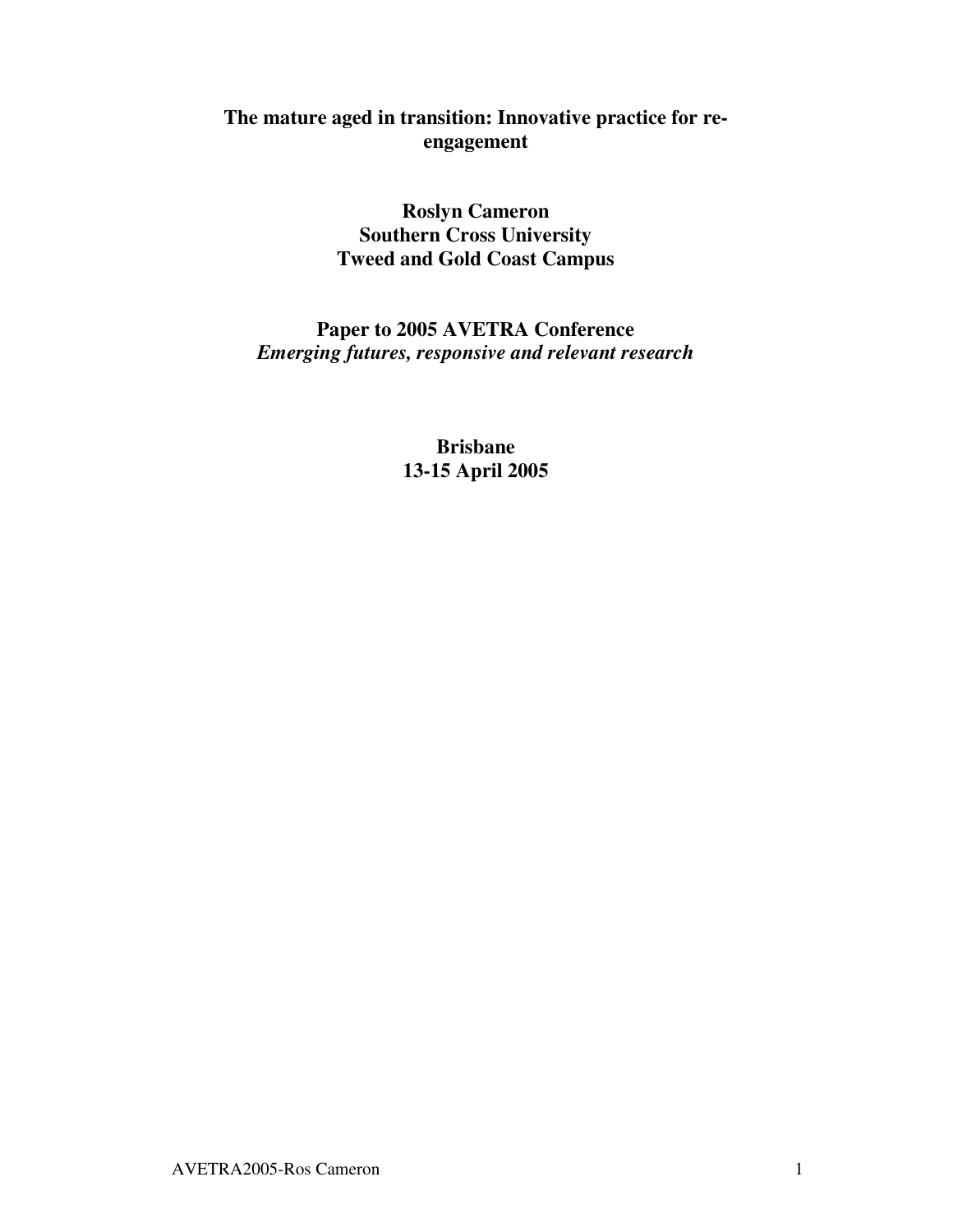# **The mature aged in transition: Innovative practice for reengagement**

*Roslyn Cameron, Southern Cross University*

#### **Abstract**

There are mounting imperatives for the VET sector to be more responsive to the training needs of older learners and workers. There has been a steady growth in people over 45 years of age undertaking training through the VET system, as well as, labour market trends which show that the incidence of long term unemployment for people over 45 years of age is higher than for those who are younger and that reemployment for this group is more difficult. This coupled with the pressures of an aging population and workplace changes brought about by the new knowledge economy requires a re-thinking and reframing of VET sector practice, which will ensure greater engagement of this group. This paper is based on doctoral research, which involved a Learning Survey of job seekers ( $n=247$ ) of whom 56 % were over 45 years of age and Adult Learning Australia (ALA) funded research into mature age jobseekers and their use or non use of recognition of prior learning (RPL). The ALA research complimented the doctoral research and the synergy between the two has contributed greatly to the development of a model for fostering re-engagement and lifelong learning. The model draws upon multiple disciplines including different adult learning theories and approaches, sociology, psychology and cognitive psychology and the New Literacies Studies. The model contains four integrated components and views the learner holistically. One of the main areas of focus within the model relates to issues of identity, transition and what has been referred to as the 'narrative turn' in pedagogy. A theoretical perspective on education and training, which relates to the use of biographicity or what Alheit (1992) refers to as biographical competency will be explored within the broader frame of 'self-reflexivity' in modernity.

#### **Introduction**

This paper has been submitted under the topic area of *Re-engaging later learners.* Later learners or the mature age are defined here as being those aged of 45 years and over. There seems to be a general consensus in the research, which sees this particular age grouping as statistically significant in terms of population and labour market trends, and rates of participation in education and training. The focus of this paper will be the mature aged (45 years of age and over) in transition, in particular the transitions from unpaid caring to employment and from unemployment to employment. Unemployment can encompass retrenchment, hidden unemployment and under employment. In a great many of these cases the transition necessitates and requires a re-engagement in formal learning. Yet for many mature aged the length of time since engaging in formal learning can be extensive. The research, which will be discussed in this paper has resulted in the development of a model for assisting those experiencing major life transitions in and around the areas of employment, education and training. For VET practitioners the research is important in that it provides a model for understanding, accommodating and assisting mature age learners re-engage with formal learning. Adults returning to formal learning face many threats, both negative and positive, to their identities. The model and approaches within it attend to and foster skills and resources, which assist later learners re-engage with formal learning. The following literature review has focused on recent reports relating to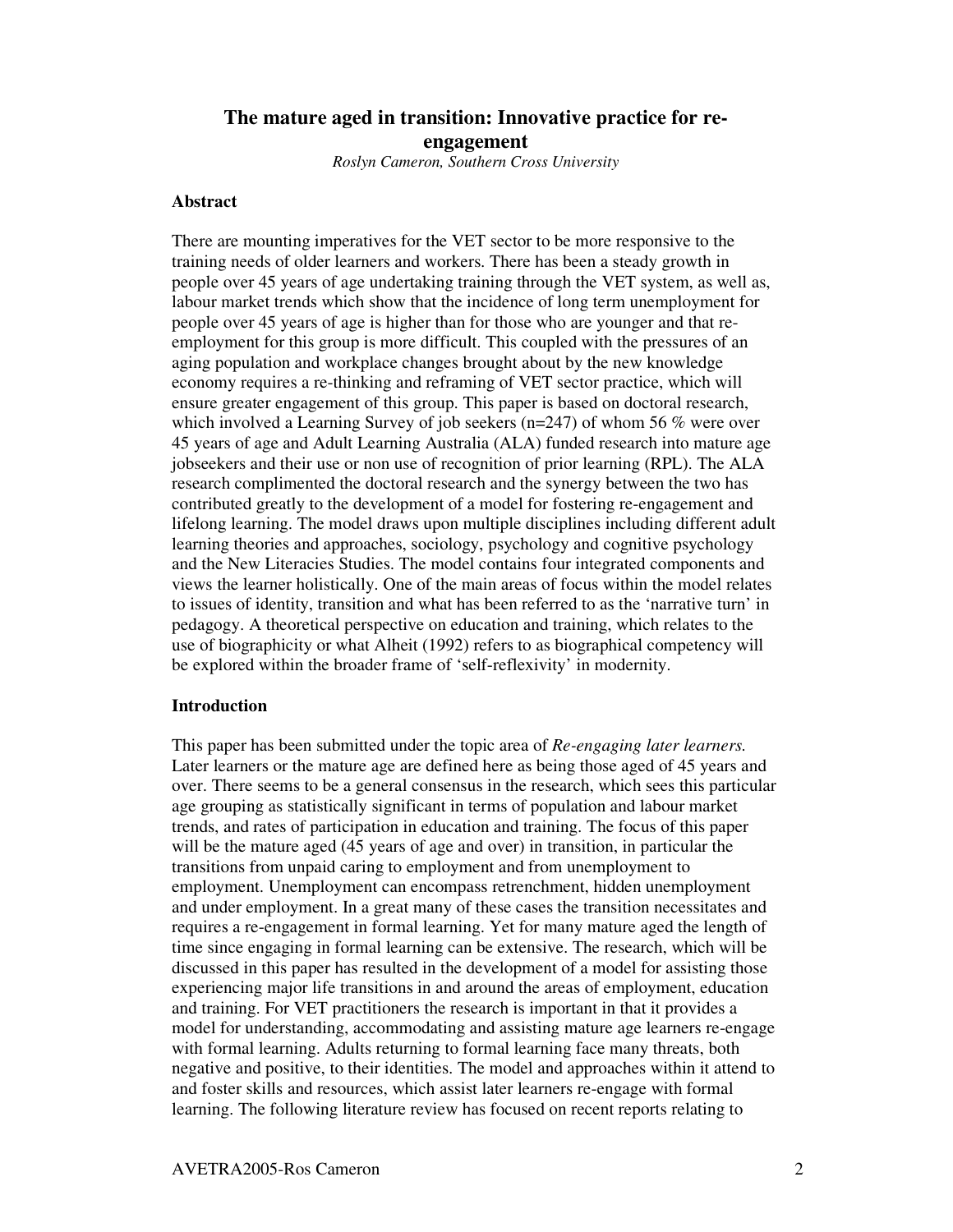mature age workers and learners and is followed by a discussion of one of the major theoretical frames used in the model.

#### **Literature review**

Ageing and the Australian workforce and economy is receiving more and more attention in government discussion and research. Three major documents will be drawn upon to illustrate the recent attention mature age job seekers, workers and learners are receiving in government discussion and policy documents.

## *Policy directions*

In 2003 the Department of Education, Science and Training (DEST) produced a document as the starting point of a consultation process to promote discussion on adult learning. The paper listed seven key areas for consideration one of which was assisting mature age transitions (DEST, 2003, p. 3).The report makes the very pertinent point that;

'Overall, adult Australians who grew up in the 1950's and 1960's have lower levels of [educational] attainment – 40% of people aged between 45 and 54 did not complete secondary school. In their youth, work was a more accessible and attractive alternative' (DEST, 2003, p. 5)

This has meant that not only are these mature age workers and job seekers disadvantaged in today's labour market but they are also less likely to have engaged in any formal post compulsory education and training.

As part of the strategies for the implementation of the new National Strategy for VET: 2004 – 2010 the Australian National Training Authority (ANTA) produced a report noted that the proportion of mature age workers in Australia is much lower than in countries like New Zealand and the US and that individuals will need to extend their working lives, whether by their own choosing or due to necessity, for financial and health reasons.

'Whereas previously Australian workers were encouraged to consider early retirement in their mid-fifties, there is now an imperative for them to be encouraged to remain actively involved in the workforce for as long as possible. Workers who are involuntarily made redundant or who are underemployed need to be assisted to transition into new or greater levels of employment.' (ANTA, 2003, p.2)

The report noted the diversity of the mature age workforce and that certain factors disadvantaged mature age workers in accessing training and employment. These factors being: unemployment or marginal employment, being Aboriginal or Torres Strait Island origin, being from a non-English speaking background, living in a regional or remote location or being a person with a disability. This highlights the issues and complexity of what is referred to as multiple or compound disadvantage and what Golding & Volkoff (1998) refer to as the overlapping 'cross-group factors' which act to entrench disadvantage.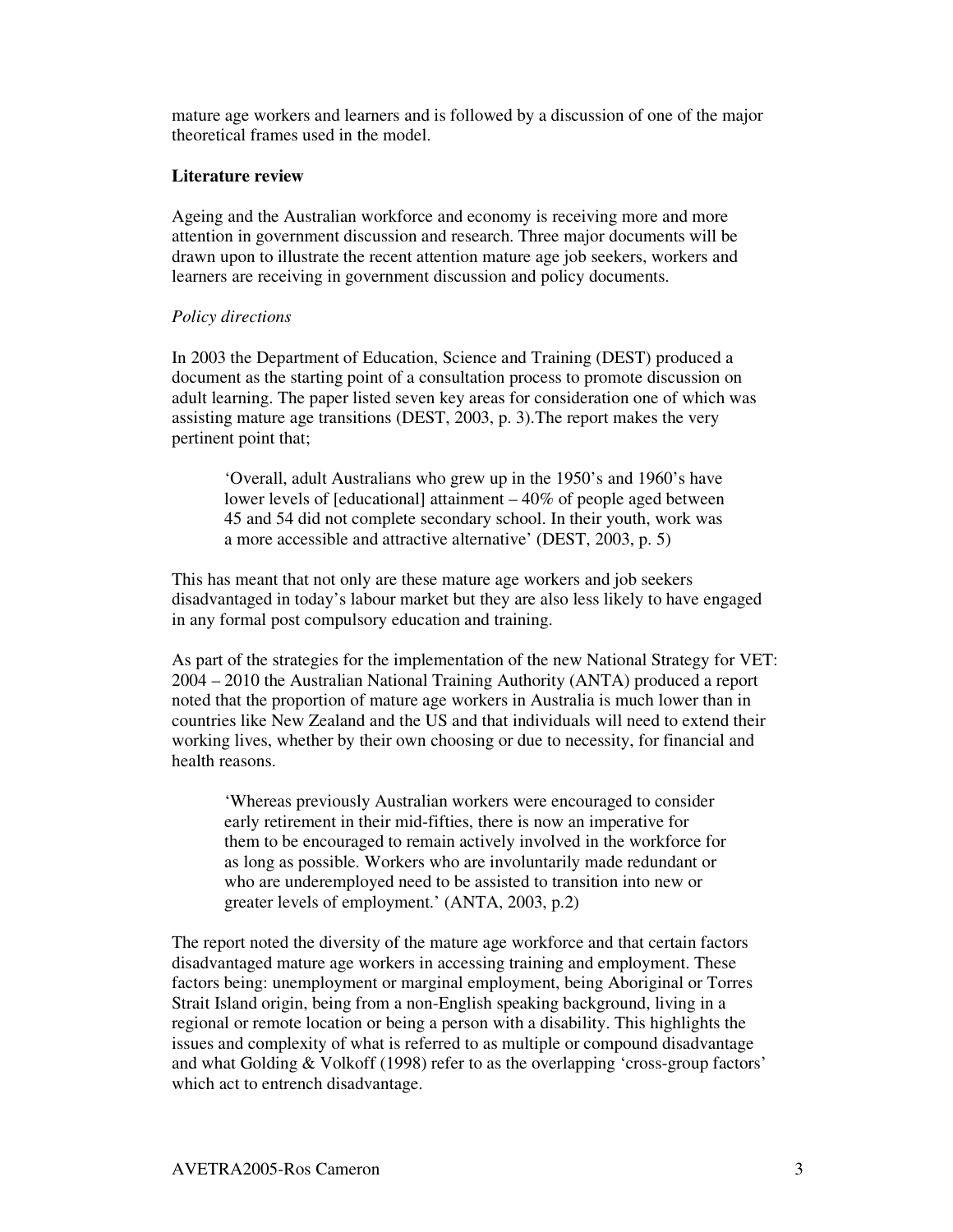Drawing upon Australian Bureau of Statistics (ABS) data the report also noted that on average mature age workers were less highly qualified, less likely to have participated in training in the last 12 months when compared to younger people and less likely to intend to study for a qualification in the near future. Of those mature age people who did have qualifications, only a few had obtained new qualifications in the last ten years (ANTA, 2003, p.3).

The report also acknowledges the fact that the mature age, do obtain new knowledge and skills in ways other than by formal learning and there is a need to recognise these other forms of learning. 'The VET sector needs to facilitate pathways that enable individuals to move easily between formal and informal training activities' (ANTA, 2003, p. 6). The paper concludes with five ideas which outline the range of areas in which action might be taken over the timeframe of the National Strategy for VET: 2004 – 2010. The third idea presented refers to making services more 'user-friendly and flexible' and contains suggestions very much in line with the purposes of the research being discussed. These include:

- Improve mechanisms for RPL and RCC to ensure they are userfriendly
- Promote ACE as a useful pathway to informal and formal learning
- Strengthen links between VET and informal training (eg. On-the-job training, ACE or community activities)
- Provide and promote 'bite-sized' programs and introduced the idea of a 'skills passport'
- (ANTA, 2003)

In April 1999, the Ministerial Declaration on Adult Community Education drew attention to the large number of adults in Australia with little or no post compulsory education and training and to the widening 'knowledge gap' between adult Australians with higher levels of educational attainment who access and use learning resources compared to those adult Australians with lower levels of educational attainment whose use of learning resources is less effective. 'Over 50 per cent of the adult population do not hold post school qualifications. Thirty eight per cent of adults aged 45–54 and 49 per cent of adults aged 55–64 did not complete the highest level of schooling' (MCEETYA, 1999). The Ministerial Declaration concluded:

We need innovative and accessible learning solutions, relevant to individual life circumstances and environments that engage those with the greatest learning needs and give them the confidence, skills and desire to continue to learn. (MCEETYA, 1999)

It can be seen from these documents that there is a growing concern and acknowledgement within commonwealth and state governments of the need to encourage participation in vocational education and training and adult learning in general for the mature aged. Both the ANTA report and MCEETYA Declaration on ACE recommend the promotion of the ACE sector and its use of flexible, accessible and informal community based adult education as a valuable pathway to learning for disengaged learners over the age of 45 years.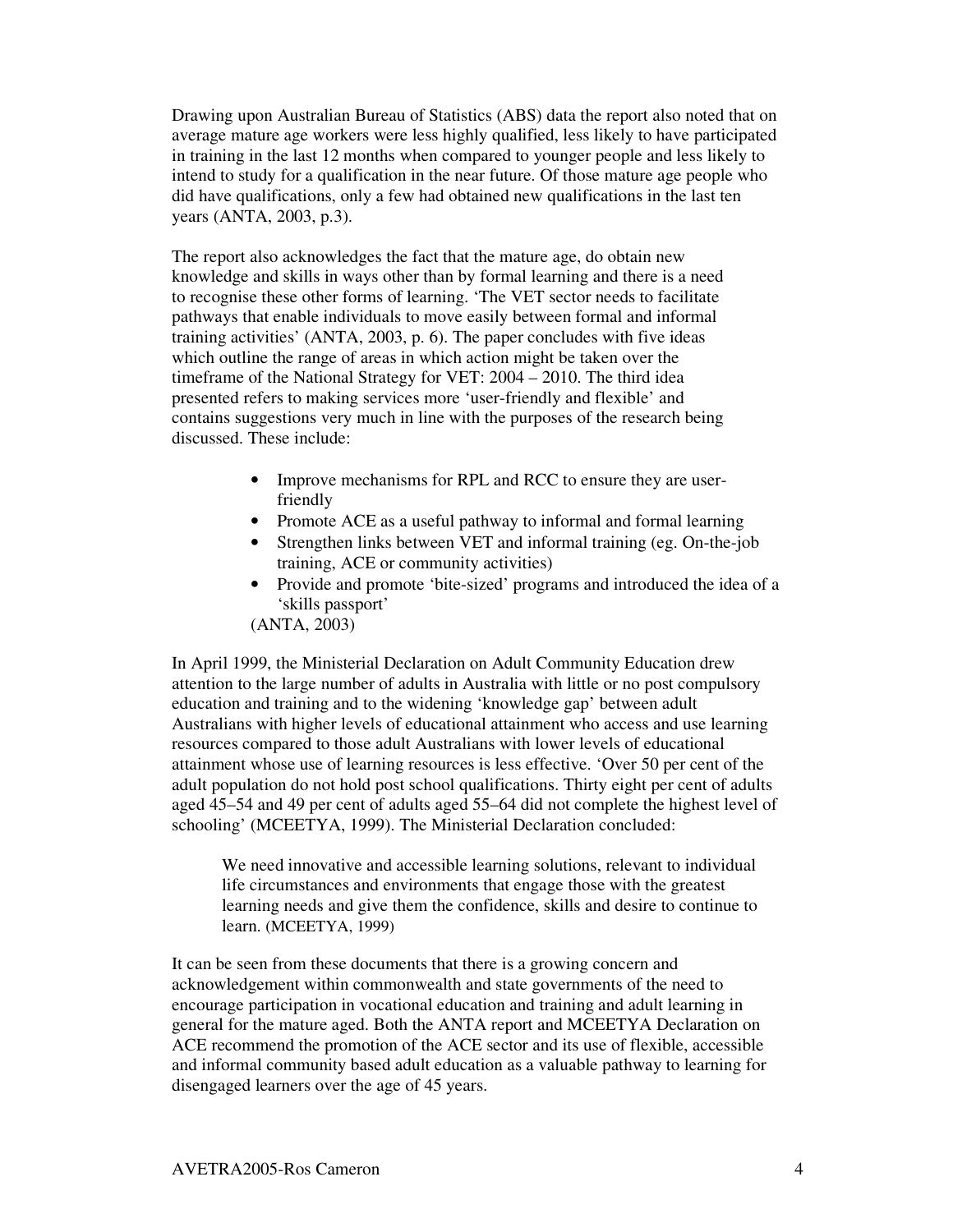#### *Training needs of the mature aged*

Older workers are less well-educated than the average worker which has implications for the kinds of training programs which are appropriate for them and also influences their willingness to participate.

'For older workers, their lack of prior-and especially recent-educational experience is a significant issue. Firstly it limits their interest in, and willingness to engage in, training. Moreover, once engaged, they face a series of difficulties in acquiring the knowledge and skills that are the focus of the program. In case of vocational skills, it is especially important that they be capable of being practiced and applied within authentic contexts. This is especially difficult for unemployed older persons whose likelihood of employment is low.' (Chappell, et al, 2003, p. 56).

A report by Keys and Young (2000) on older workers lists the major barriers to engaging in education and training for mature age workers and follows this with key suggestions for overcoming these. The barriers were identified as: difficulties with computers, problems with literacy and numeracy, resistance to learning new skills, low self-esteem and confidence (particularly following redundancy), and difficulty coping and adapting to change (particularly technological change) (Keys Young, 2000, p.2). The researchers listed approaches, which had been successful in overcoming these barriers as: 'an empathetic response to difficulties facing mature age workers, showing how existing skills are transferable and still valid, collaborating with mature age workers so they see themselves as agents of change, adjusting delivery methods, and training in familiar surrounds (Keys Young, 2000, p.2).

The Workplace Education Research Consortium form the University of New England undertook a large and robust study into good practice in training mature age people who are disadvantaged in the labour market in 2003. The research identified five areas of good practice:

'The investigation has confirmed that securing success for mature unemployed adult learners who are disadvantaged in the labour market requires five key features. These are: an initial education experience in a safe, non-threatening environment; negotiation with learners in content, format and timing of educational experiences; the use of social cohesion and a focus on learner interests to motivate learners; a learner focused (andragogy-based) approach to learning; and organisational innovation and flexibility.' (Gelade, et al, 2003, p. x-xi).

Chappell, et al, (2003) compiled a table on good practice in training for older workers from the findings of seven studies and has been reproduced below as Table 1.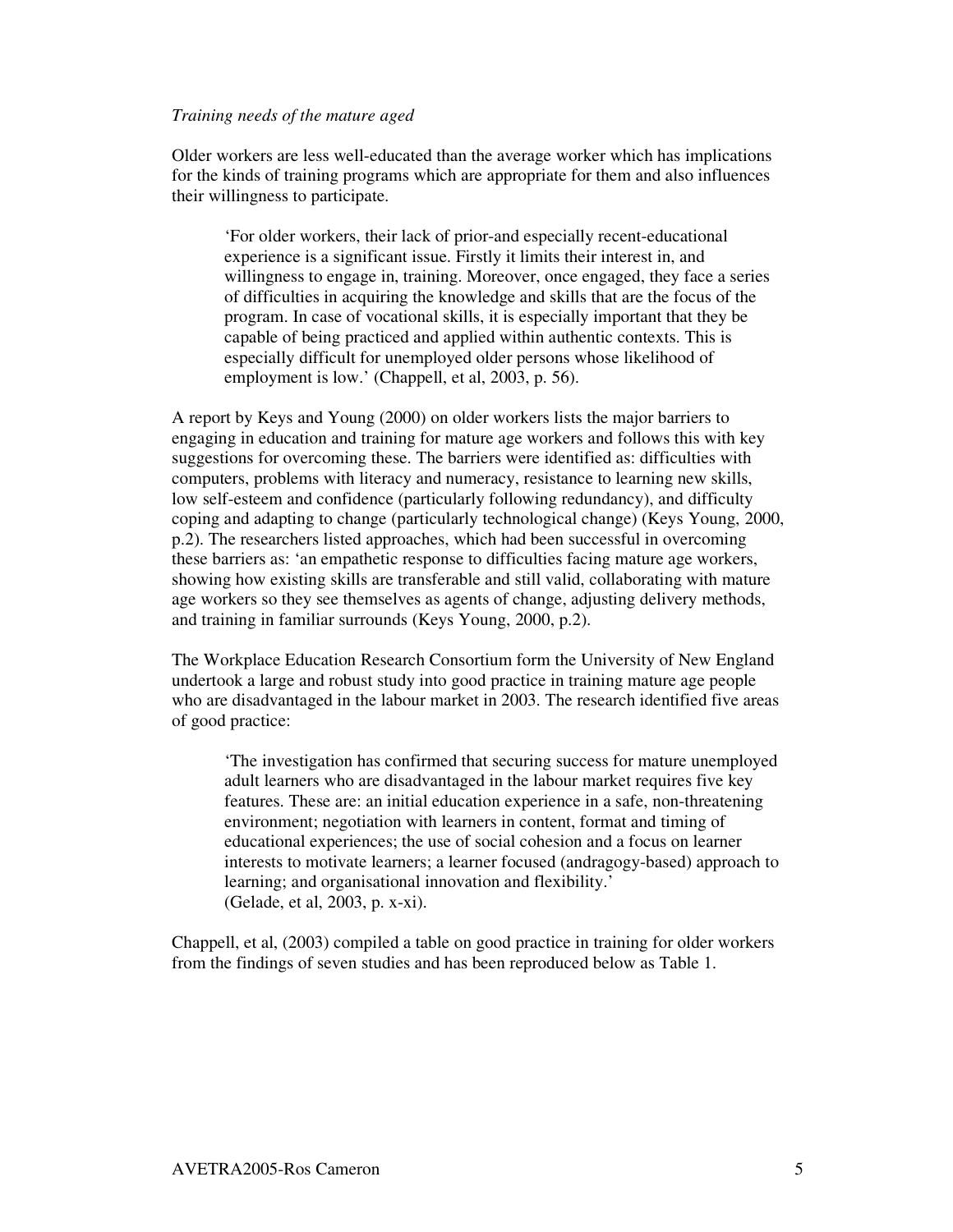Table 1 Good practice in Training for Older Workers

|         | radic I Good practice in Framing for Older Workers<br><b>Education and Training issues</b>                                                                                                                                                                                                                                                                                                                                                                                                                                                                                                                                 | Workplace issues                                                                                                                                                                                                              |
|---------|----------------------------------------------------------------------------------------------------------------------------------------------------------------------------------------------------------------------------------------------------------------------------------------------------------------------------------------------------------------------------------------------------------------------------------------------------------------------------------------------------------------------------------------------------------------------------------------------------------------------------|-------------------------------------------------------------------------------------------------------------------------------------------------------------------------------------------------------------------------------|
| Context | Safe, non-threatening, less<br>formal environment<br>Flexible in timing & delivery<br>modes<br>Small class sizes<br>Older workers are involved in<br>designing the training<br>Learner readiness issues are<br>addressed                                                                                                                                                                                                                                                                                                                                                                                                   | Clear linkage to<br>$\bullet$<br>valued rewards &<br>incentives<br>Clear support from<br>$\bullet$<br>management<br>Avoidance of a<br>$\bullet$<br>competitive context                                                        |
| Content | Clearly written instructions<br>$\bullet$<br>Learning materials facilitate<br>$\bullet$<br>recall<br>Material is organised into small<br>units<br>Work-related tasks<br>Prompt feedback on performance<br>$\bullet$<br>Build new skills on existing<br>$\bullet$<br>knowledge<br>Practical knowledge is the focus                                                                                                                                                                                                                                                                                                          | Work-related tasks<br>$\bullet$<br>are identified                                                                                                                                                                             |
| Methods | Predominantly utilise verbal<br>$\bullet$<br>rather than literacy skills<br>Vary amount of time allocated to<br>$\bullet$<br>tasks to accommodate individual<br>needs<br>Vary amount of time allocated to<br>tasks to accommodate individual<br>needs<br>Allocate significant blocks of<br>٠<br>time<br>Use active, discovery-based<br>learning methods<br>Provide opportunities to practice<br>skills as they are developed<br>Limit learning group to older<br>workers<br>Utilise participant experience<br>Use self-paced methods<br>Include group and collegial<br>learning strategies<br>Gradual transfer of learning | $On$ -the-job<br>$\bullet$<br>coaching is<br>provided<br>Learning time is<br>٠<br>allowed &<br>facilitated<br>Export support is<br>٠<br>provided<br>Opportunities to<br>٠<br>practice & apply<br>knowledge are<br>established |

(Source Chappell, et al , 2003, p. 54.)

This research has major implications for many VET sector providers, especially those organisations and institutions which structure their activities in relation to promotion and marketing, social environments, student services and teaching practices around younger student populations. 'As older clients become an increasing proportion of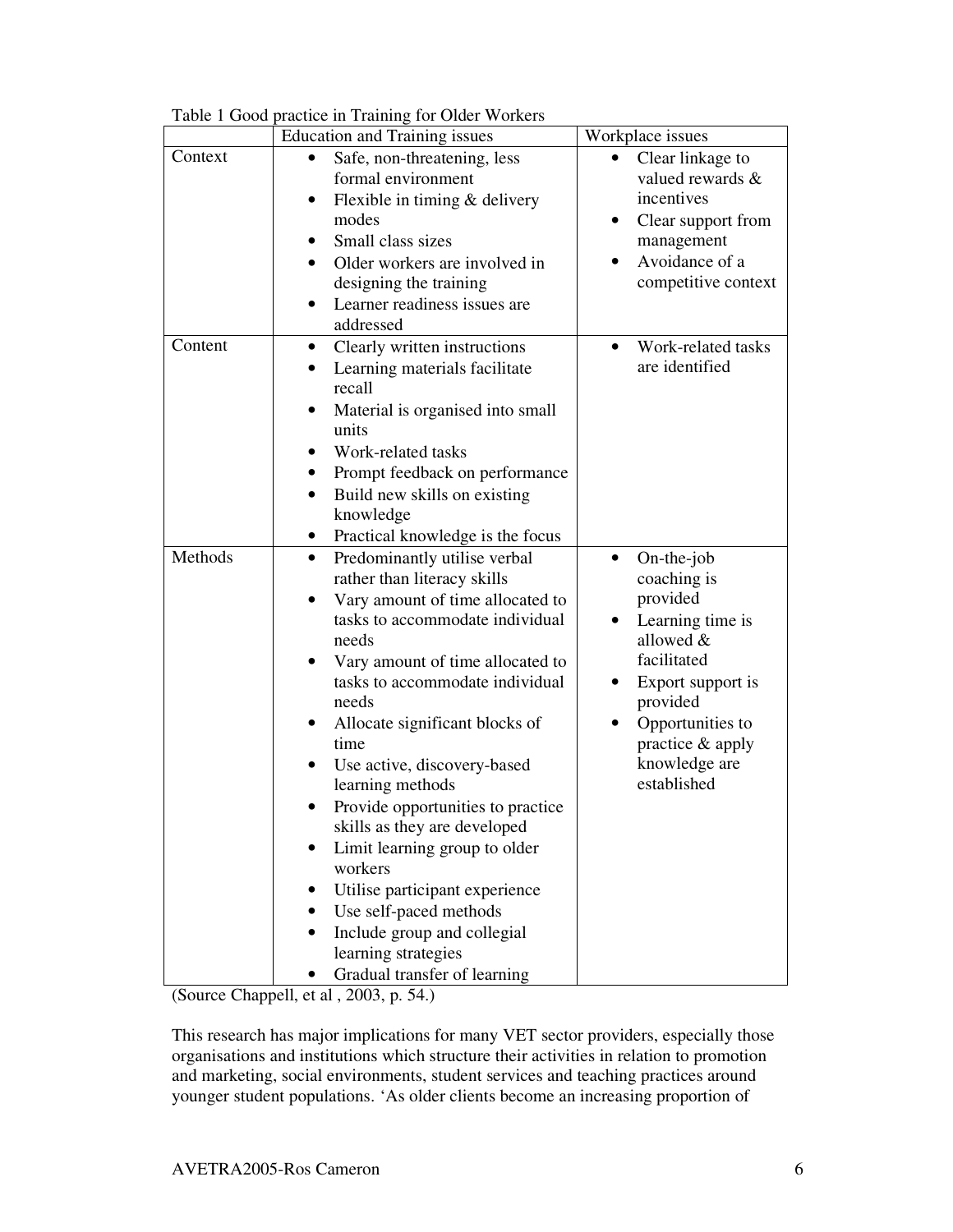those undertaking vocational and other training programs, providers need to rethink the way which they deal with older people and examine ways of making their operations more open and accessible to all age groups' (Smith, 1999, p.111).

## **Theoretical contribution of 'biographicity'**

The model developed from the research, which is to be reported in this paper is framed by several approaches to adult learning. This paper will focus on one of these approaches, the concept of biographicity. This concept encompasses and compliments other approaches and pedagogic practices incorporated in the model. The model acknowledges the 'entanglement between perspectives for understanding adult learning' and adopts a multiple perspective approach as advocated by Fenwick (2004).

The post modern world is one where traditional expectations of life courses and phases have become confused and no longer organised around a working life biography. Life course patterns are no longer linear and clear cut. There are ever changing status passages and risk situations to accompany them. We are facing more complex patterns of transition in and out of the workforce throughout or working lives.

Alheit argues for an approach to biographical pedagogy, which insists on a different way of learning in relation to the transitions we are experiencing in late modern society. Alheit (2002) argues for a 'biographical learning'approach:

> Interest centres here not on situative learning acts by isolated individuals, but on learning as the (trans-)formation of experience, knowledge and action structures in the context of people's life histories and lifeworlds (in other words, in 'lifewide' context noted above). Therefore, we speak of 'biographical learning', by which we mean not so much a sharply and empirically delineated entity – such as learning processes that are bound up with specific forms, locations or times – but rather a theoretical perspective on education and training that takes as its starting point the life history perspective of the actual learner…………….. At the level of biographical experience, analytical distinctions such as those between formal, non-formal and informal learning are not necessarily sharp. On the contrary, one of the peculiar features of biography is that, through the accumulation and structuring of experience in one's life history, institutionally and socially specialised fields of experience become integrated, congealing to form a new and particular construct of meaning. This accomplishment on the part of living subjects can be circumscribed with the term 'biographicity' (Alheit, 1993; Alheit & Dausien, 2000b) (Alheit, 2002, p. 11)

Alheit (1994) argues for an approach to emancipatory adult education through biographical coaching. By this he means exerting a particular influence on the framework of social conditions of learning in order that an individual's hidden possibilities are ' brought to the surface and developed, and that "unlived" lives can be lived instead' (Alheit, 1994, p. 293). Alheit refers to unofficial communications which are non-evaluative and whose basic structure is narrative. Wildemeersch (1989) also sees the central dimension of learning as conversation and dialogue and that it is a crucial part of the transformational process applied in experiential learning.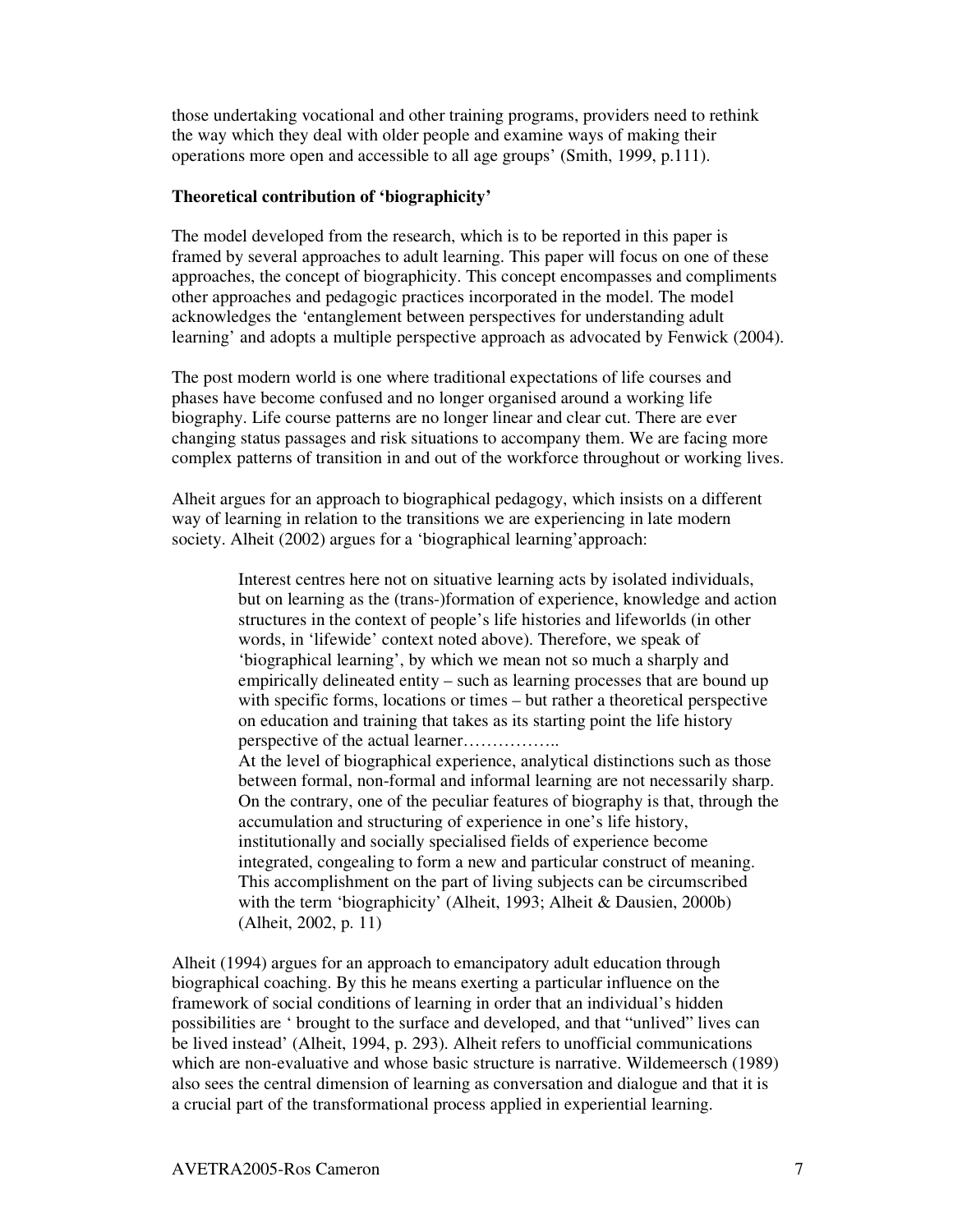The organisation of biographically orientated learning (processes) must be communitarian, lifeworld-orientated, project related, and interest-related.

- *Communitarian* means that the context must be one of solidarity.
- *Lifeworld-orientated* implies that learning must be related directly to the learner's social world.
- *Project-related* means that it is implementable and must be directed at changing a specific element of practical reality.
- *Interest-related*, finally, means that it must have something to do with the learner's own ideas for shaping his or her world.

Learning processes then become voyages of discovery. (Alheit, 1994. p. 293)

The model to be presented in this paper incorporates these four elements of biographically orientated learning processes.

Alheit refers to "biographicity" as a competency, which he defines as:

The ability to attach modern stocks of knowledge to biographical resources of meaning and, with this knowledge, to associate oneself afresh (Alheit, 1992, p. 206)

Hake (1999) interprets this as drawing attention to the relationships between learning in times of transition and biographicity, where individuals engage in intentional learning as a means to coping with transitions and risks. This type of learning can become part of the learners strategic planning of the life course and can be conducted formally or informally or in mutual learning groups or as an exercise in self-directed learning. The model in this paper has recently been tested with a group of women aged 45 years and over who wished to re-enter the paid workforce. It took the form of a formal community based learning group and was funded by the Queensland Department of Employment and Training as a labour market program for the mature aged. The model could also be applied to less formal learning situations and incorporated into existing curricula across disciplines and subject areas within the VET sector.

There is a synergy between Alheits emancipatory approach to adult learning through biographicity and other adult learning approaches used in the model, in particular perspective transformation (Mezirow, 1991). Mezirow describes Transformational Theory of adult learning as based upon an emancipatory paradigm which incorporates critical reflection and the discourse of human communication, and the transformative potential of our interpretive frames of reference (1996, p. 158).

'Transformation in meaning perspective is precipitated by life's dilemmas which cannot be resolved by simply acquiring more information, enhancing problem solving skills or adding to one's competencies. Resolution of these dilemmas and transforming our meaning perspectives require that we become critically aware of the fact that we are caught in our own history and are reliving it and of the cultural and psychological assumptions which structure the way we see ourselves and others. (Mezirow, 1978, p. 108-9)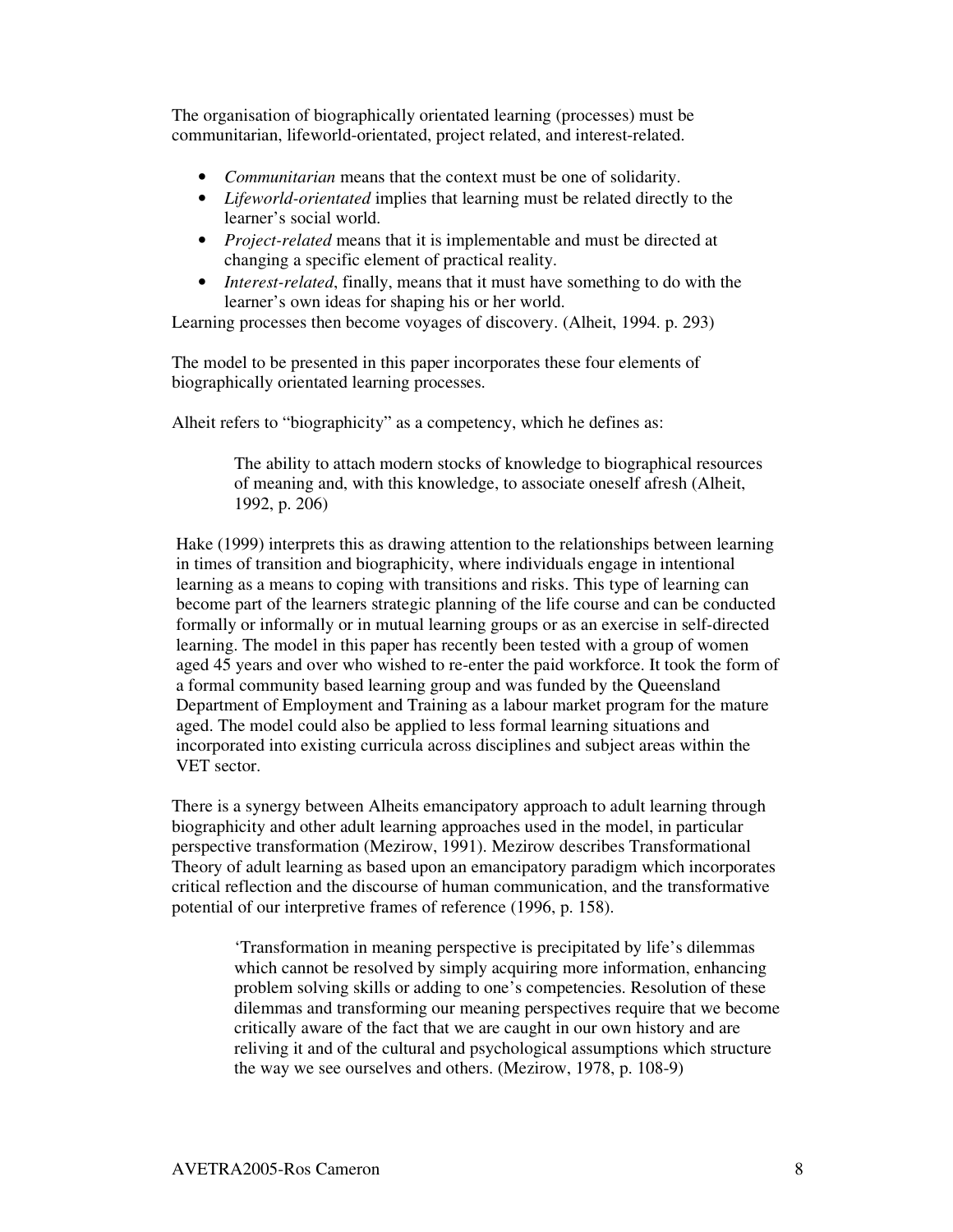The other approaches incorporated in the model include experiential learning methods (Saddington, 1998), community based learning (McGivney, 1991), critical reflection (Kolb, 1984), learner autonomy (Boud, 1989) and self-direction as a strategy for lifelong learning (Candy, 1991).

#### **Research methodology**

Both the doctoral and ALA funded research involved a combination of both quantitative and qualitative research methodologies. The former utilised a survey of approximately 250 job seekers involved in labour market programes (LMP) and was followed by focus groups with representatives from the participating organisations. The latter utilised a telephone survey and case studies. This paper will focus on the findings from the doctoral survey (hereafter referred to as the Learning Survey) and the telephone survey from the ALA funded research (referred to as the Telephone Survey).

### *Learning Survey*

The Learning Survey asked respondents questions from within nine areas:

- 1. Current situation-(learning activity)
- 2. Computer / internet access
- 3. Previous study
- 4. Awareness of RPL / RCC
- 5. Experience of RPL / RCC
- 6. Current knowledge and skills
- 7. Future intentions for learning
- 8. Motivations / influences on learning
- 9. Personal details

The survey was anonymous and was designed to minimise the writing required of the respondents. The survey was approved by the University's Research Ethics Committee, and was administered in three ways: the researcher would attend a training session of the LMP and administer the survey; the LMP trainer / leader would administer the survey; or practitioners of one on one services would administer the survey with individual participants / clients. The survey was designed as a developmental tool in itself and encouraged the survey respondents to start to reflect on the skills and knowledge they have acquired informally. The survey contains a combination of open and closed question formats. The forced-choice response formats used were likert-style rating scales, checklists and ranking formats.

#### *Data sources*

The survey was conducted from late 2003 through to early 2004. Sample range:

- 247 people experiencing unemployment
- Majority engaged in some form of LMP / training
- South East Old & Northern NSW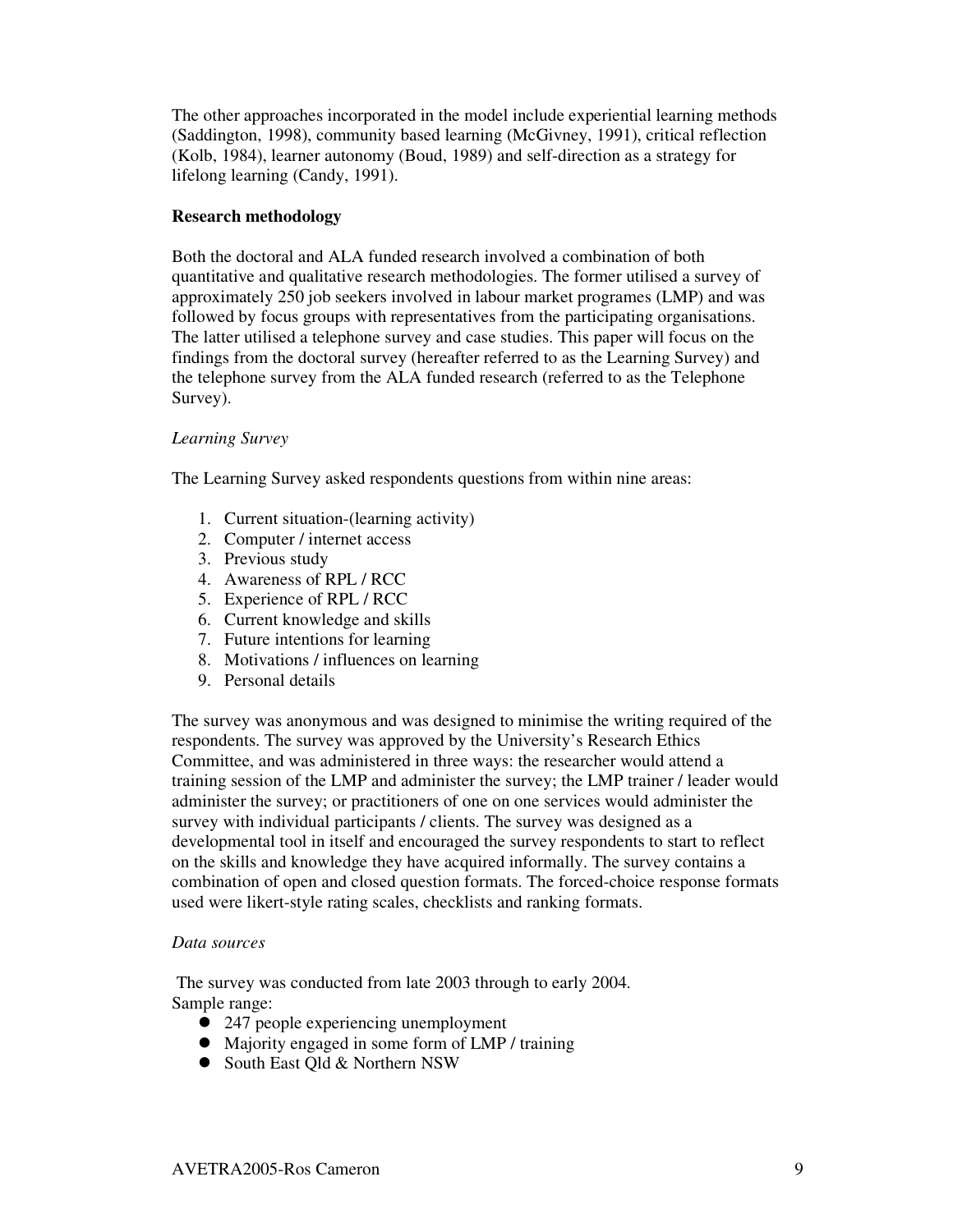Due to the difficulties in accessing people experiencing unemployment a nonprobability sampling technique was used. Initially permission from the Queensland Department of Employment and Training (DET) was obtained to contact community based organizations which had labour market program and service funding. These organizations were contacted and asked if they would give permission for the researcher to conduct the survey with groups of unemployed who were undertaking labour market training and/ or were participants on Work For The Dole projects. During the initial stages of this process a form of snowball sampling occurred with representatives of these community based organizations referring the researcher onto other members within the network of community based providers of labour market programs.

### *Telephone Survey*

The Telephone Survey asked respondents questions from within four areas:

- 1. Organisational details
- 2. Participant details
- 3. RPL /RCC policy and practice
- 4. Alternative approaches to RPL

This research involved a telephone survey of community based organisations, which conducted labour market programs (LMP) for mature age job seekers throughout the state of Queensland. The providers were identified on the Queensland Department of Employment & Training (DET) web site as being recipients of funding under programs within the *Breaking the Unemployment Cycle* initiative.

A representative from the organisation was contacted to seek agreement. Upon agreement a suitable representative from the organisation was identified and an interview time scheduled. The interview questions were, when possible, sent through to the interviewee beforehand to enable them to prepare any information before the actual interview process. On one occasion the organisation was very small and the contact person had a very busy training schedule so it was agreed that the representative would complete the survey questions themselves and email the responses back. Written consent was sort from the participating organisations in reference to the organisation being identified and named in the research report.

## *Data Sources*

The state of Queensland is divided into six regional areas. Some of the regions are more populus than others and consequently the number and type of funded projects varied between the regions. The following lists the number of telephone interviews conducted in each of these six areas;

- North Queensland 1 • Central Queensland 2 • South-West Queensland 3 • Wide Bay / Sunshine Coast 4 • Brisbane North 4
- Brisbane South / Gold Coast 3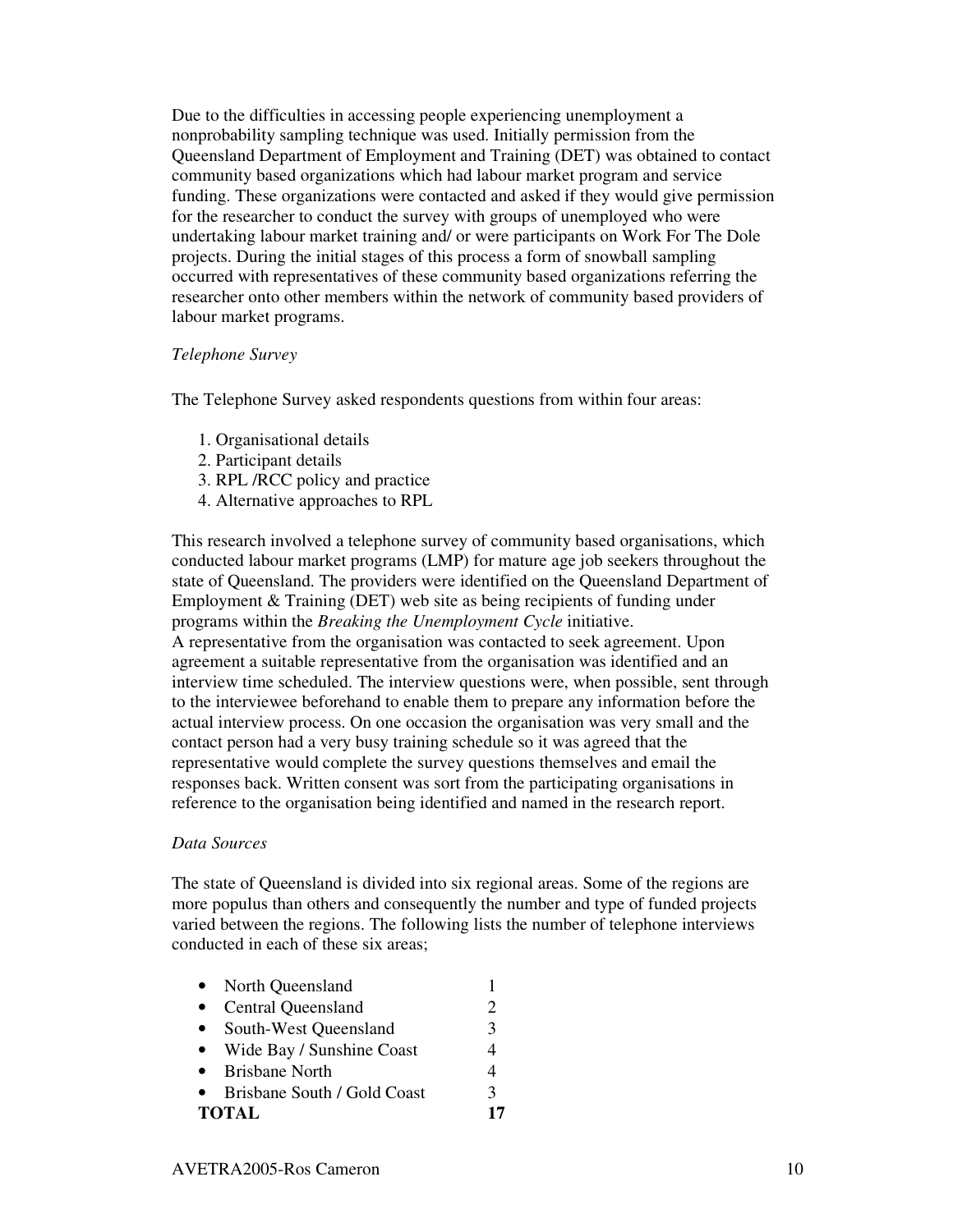Seventeen providers were interviewed via telephone and one organisation completed the survey without the interview process. The providers all run some form of service &/or training for mature age job seekers. This is usually not the only activity of the organisation but one of many. The number of services and activities depends on the size & funding arrangements of the organisation. Not all providers were RTOs (Registered Training Organisations) although some non-RTO's were in partnerships with RTOs.

## **Key Findings and Discussion**

## *Learning Survey*

The demographics of the respondents were reflective of the general population with 44.4% of respondents being male and 55.2% female. Those who identified themselves as Aboriginal or Torres Strait Islander were 2.1% and those with a significant and permanent disbaliity were 15.6%. Approximately one third of the respondents were born outside of Australia with 17.7 % speaking another language other than English at home. Sixty two percent were over the age of 40 years. Table 2 below shows the distribution of age ranges for respondents.

Table 2 Age Ranges

| <b>AGE RANGE</b> | Percentage |
|------------------|------------|
| $15-29$ years    | 20%        |
| $30-44$ years    | 24%        |
| $45-60$ years    | 56%        |

*Findings – Mature age respondents*

The discussion on the findings from the Learning Survey will now focus on the 56% of respondents who are aged 45 years and over (n=138). The highest level of educational attainment was the school certificate / Year 10 equivalent, followed by a TAFE certificate and then Higher School Certificate / Year 12 equivalent. Table 3 below details these figures further. Approximately 20% indicated that they had not done any training courses since they left school, while 80% had. Just under two thirds of the mature age respondents had a computer in their home while a third did not. 52% had access to the internet in their home while 48% did not. Three quarters of mature age respondents felt that having access to a computer was either very important or important.

When asked about the training they had done previously TAFE rated the highest followed by courses through paid employment and with RTOs. When asked if they intended to study in the next three years, definite "yes" responses were highest for work based learning followed by TAFE. The lowest was at University level.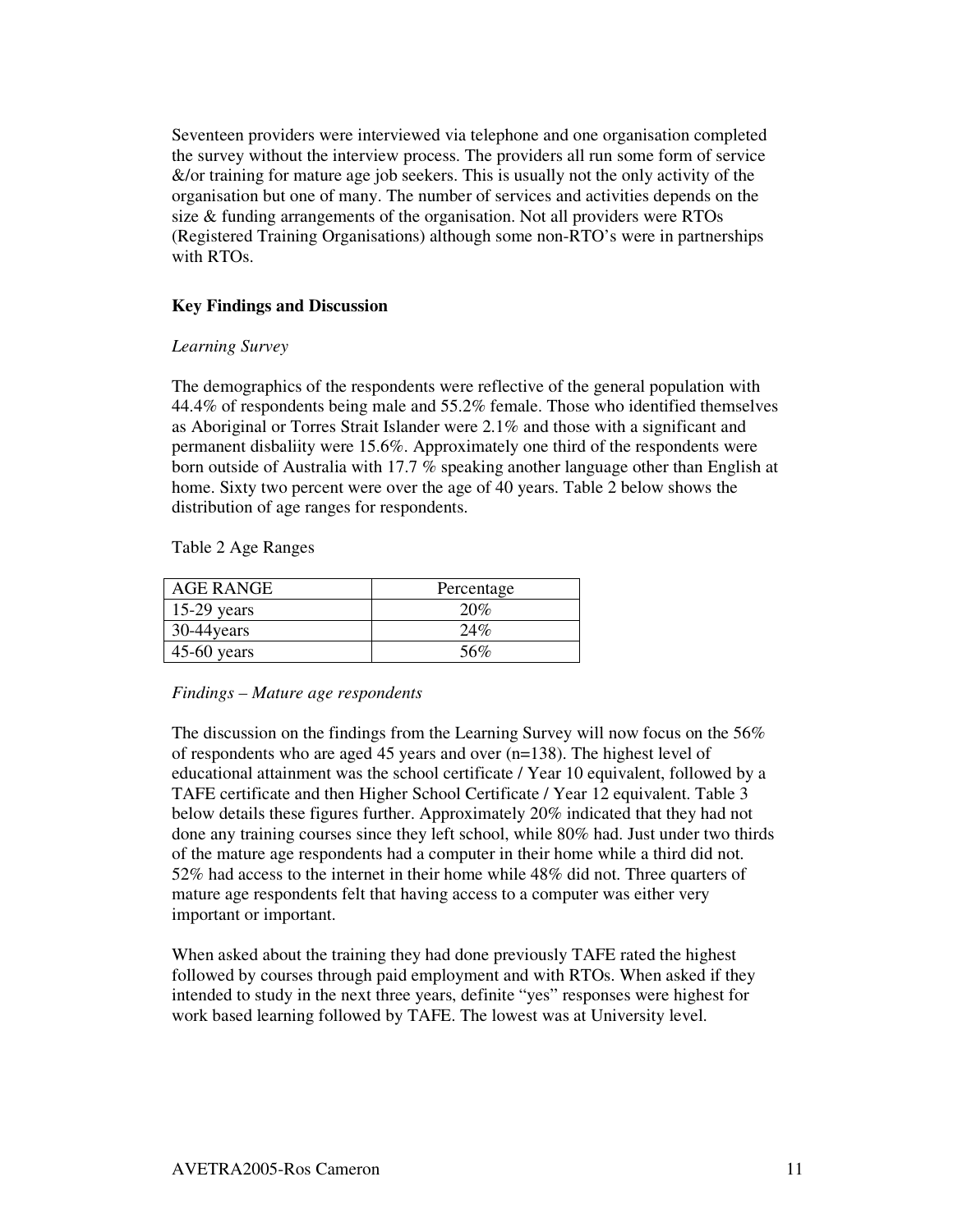Table 3 Highest level of educational attainment for mature age respondents

| <b>Education Level</b> | Percentage |
|------------------------|------------|
| SC / Years 10          | 45.5%      |
| HSC / Year 12          | 16.3%      |
| Year 13                | 1.6%       |
| TAFE certificate       | 20.3%      |
| Diploma                | 8.9%       |
| Bachelor               | 3.3%       |
| Postgraduate           | $4.1\%$    |

When asked to rate themselves in terms of their literacy and numeracy skills for daily life the large majority rated these as either good, very good or excellent. In terms of early experiences of schooling 49% rated this as "OK" with 15% rating this as either negative or very negative and 36% rating it as either positive or very positive.

When asked about possible barriers to engaging in further study / training the highest ratings were costs and transport difficulties. 52 % of all respondents currently undertaking a training course (n=174) were mature age, the majority of this training was non accredited or at the level of a Statement of Attainment. These two categories combined to represent two thirds of the mature age responses to this question. This may reflect the nature of the training offered by the LMPs they were participating in. Table 4 below provides greater detail of AQF levels.

Table 4 Current training activity and AQF level for mature age respondents

| <b>AQF</b> Level               | Frequency       |
|--------------------------------|-----------------|
| Non accredited                 | 33              |
| <b>Statement of Attainment</b> | 33              |
| Certificate I                  | $\overline{17}$ |
| Certificate II                 |                 |
| Certificate III                |                 |
| Certificate IV                 |                 |
| Diploma                        |                 |
| Degree                         |                 |

When asked if they had experienced any major life changes which led them to undertake study / training 74 mature age respondents indicated that unemployment had led them to study followed by divorce/ relationship breakdown (60 responses), then career change (51 responses) and relocation (39 responses).

Just under two thirds of all respondents had not heard of the term RPL (63.3% of mature age respondents). Only 18 respondents had applied for RPL,13 of these were mature aged.

# *Telephone survey*

In the ALA funded research the four main types of assistance required by mature age job seekers was found overwhelming to be: personal development, peer support, self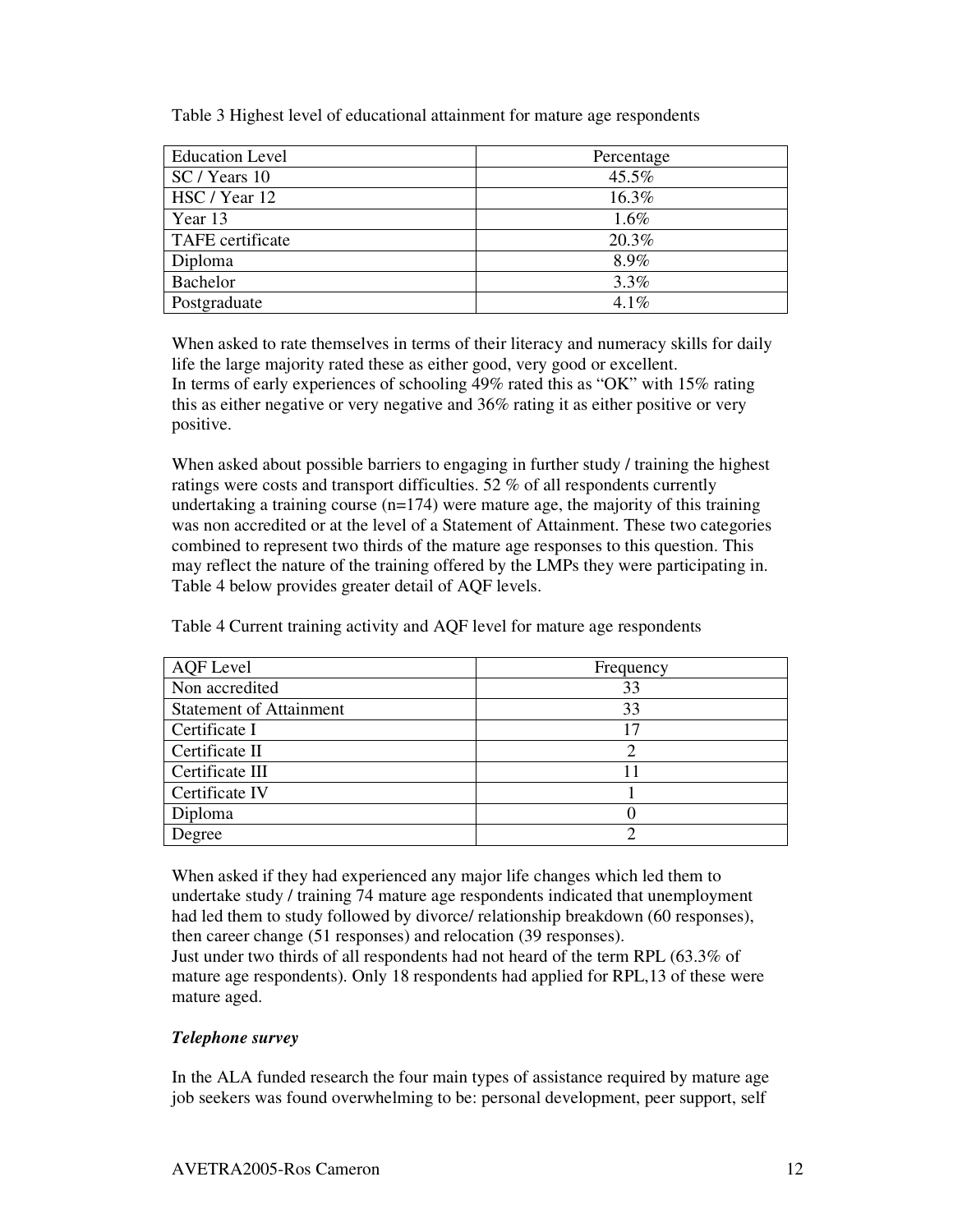esteem and self confidence, and job search related assistance followed by career guidance, basic computing and upgrading of skills. The types of assistance least required were skill recognition, seeking specific skill training and seeking a qualification.

The key issues which emerged from the research for mature age job seekers lie largely in areas related to self concept, self recognition, negative perceptions surrounding ageism and employability, contemporary work practices and job search activities. For many mature age job seekers these issues are compounded by little and /or lack of recent experience in formal education and training and extended periods of not being in the paid workforce.

The research also concluded that current RPL practice is not relevant to the current needs of mature age jobseekers and different approaches to RPL which are tailored to the particular needs of this group are required. The current practice of RPL in Australia demands high levels of self confidence and self esteem, a well developed ability to engage in self recognition activities and the recording of these through print based mediums, recent documentation which demonstrates competence along with a knowledge and familiarity of formal learning systems. These abilities and conditions are what is most lacking and in need of development in mature age job seekers. The research calls for a reframing of RPL in terms of levels of recognition: self recognition; informal recognition; formal recognition. And it is at the levels of self and informal recognition which mature age job seekers need assistance. This reframing of recognition can assist in explaining why so few mature age job seekers apply for formal RPL and why it is perceived by the organisations which run programs for mature age job seekers as not relevant to their current needs.

The research from both the Learning Survey and ALA funded Telephone Survey has led to the development and use of a model for fostering re-engagement and lifelong learning, which takes a multidisciplinary approach and views the learner holistically. One of the main areas of focus within the model relates to issues of identity and transition. The model was originally designed with a focus on an alternate approach to RPL but has much wider applications (Cameron & Miller, 2004b). It draws from several theoretical frames on which one was discussed in detail. That is Alheit's concept of "biographicity" and biographically related learning processes.

#### **A transitional model of RPL**

The model is framed by the wider objectives of lifelong learning and is relevant to VET practitioners as it provides a model for understanding, accommodating and assisting mature age learners re-engage with formal learning. Adults returning to formal learning face many threats, both negative and positive, to their identities. The model and approaches within it attend to and foster skills and resources, which assist later learners re-engage with formal learning.

The transitional model of recognition has four integrated components and views the learner holistically. These four components are visually represented below in Figure 1. The model is framed by a number of adult learning theories and approaches. This paper has concentrated on the contribution of Alheit's emancipatory approach to adult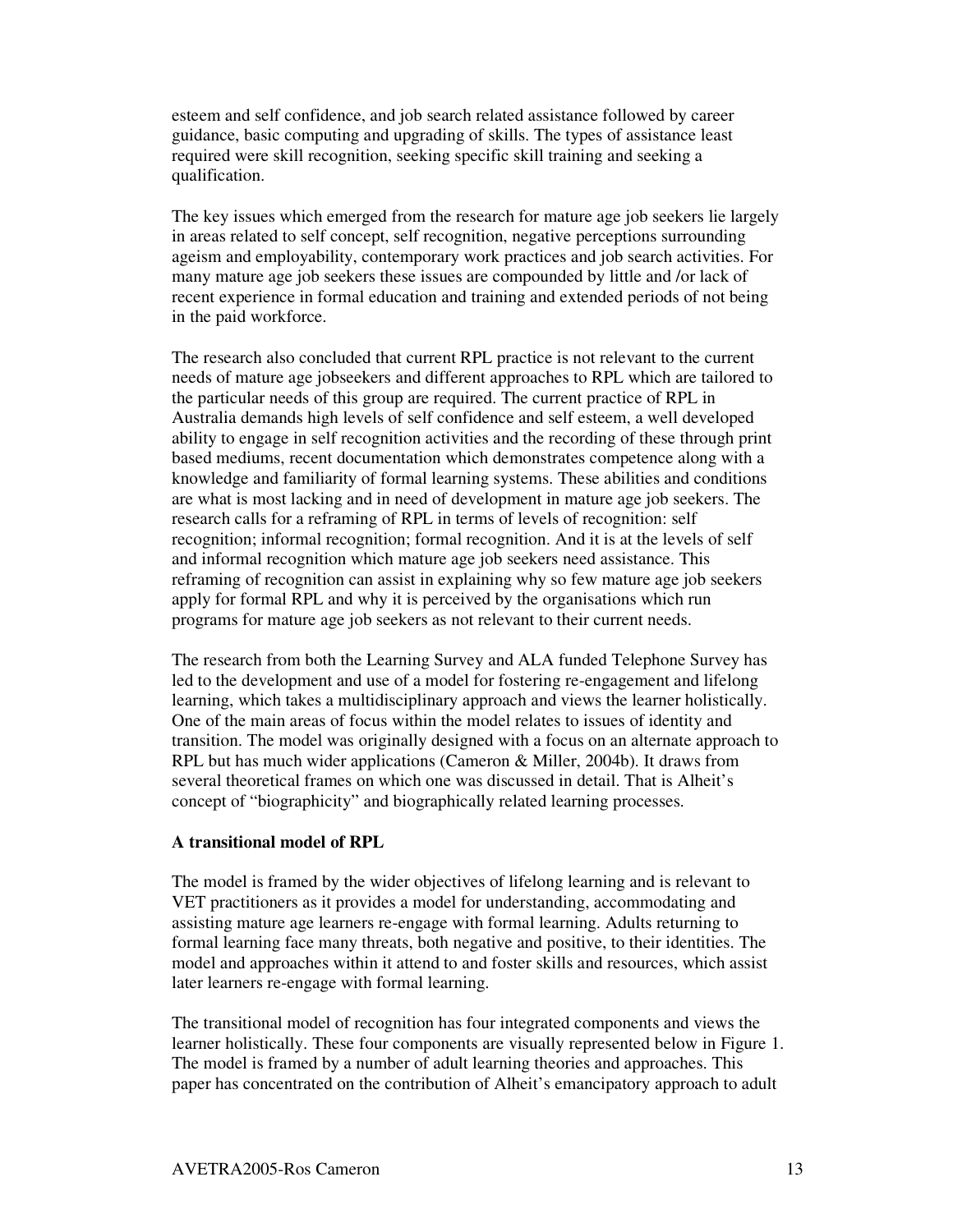learning through biographicity to the model's development. This has been utilised in the Self and Career and life planning components of the model.

## **The Self**

The self component of the new model is crucial. The issues surrounding aspects of the self-concept must be dealt with in this orientation phase before any development or progress can be made in the other areas. This component draws upon theoretical approaches, which include theories of self and identity and social cognitive theory (Branden, 1994; Dweck, 1999; Alexander, 2001). Key concepts addressed include self-esteem, self-confidence and self-knowledge and development. Techniques used include an array of reflective narrative tools, which include biography, storytelling and a reflective journal. A variety of personal development planning strategies and techniques are also present within this component.





Source: (Cameron & Miller, 2004b)

# **Learning and recognition**

The learning and recognition component looks at the different types and sites of learning (non-formal, informal & formal). The language, systems and discourses of formal learning systems are addressed, as is a suite of 'Learn 2' skills. These 'Learn 2' skills include metacognitive skills such as 'learning to learn' and 'learning to be assessed' as well as, 'learning to be recognised' skills. Central to the latter is the concept of self-recognition, which is the first phase of a three phase developmental approach to recognition (Cameron, 2004). It is within this component that the learners will begin to develop portfolios. Learners will be encouraged to explore innovative and non-paper based ways to present the knowledge and skills they have acquired through all three types and sites of learning.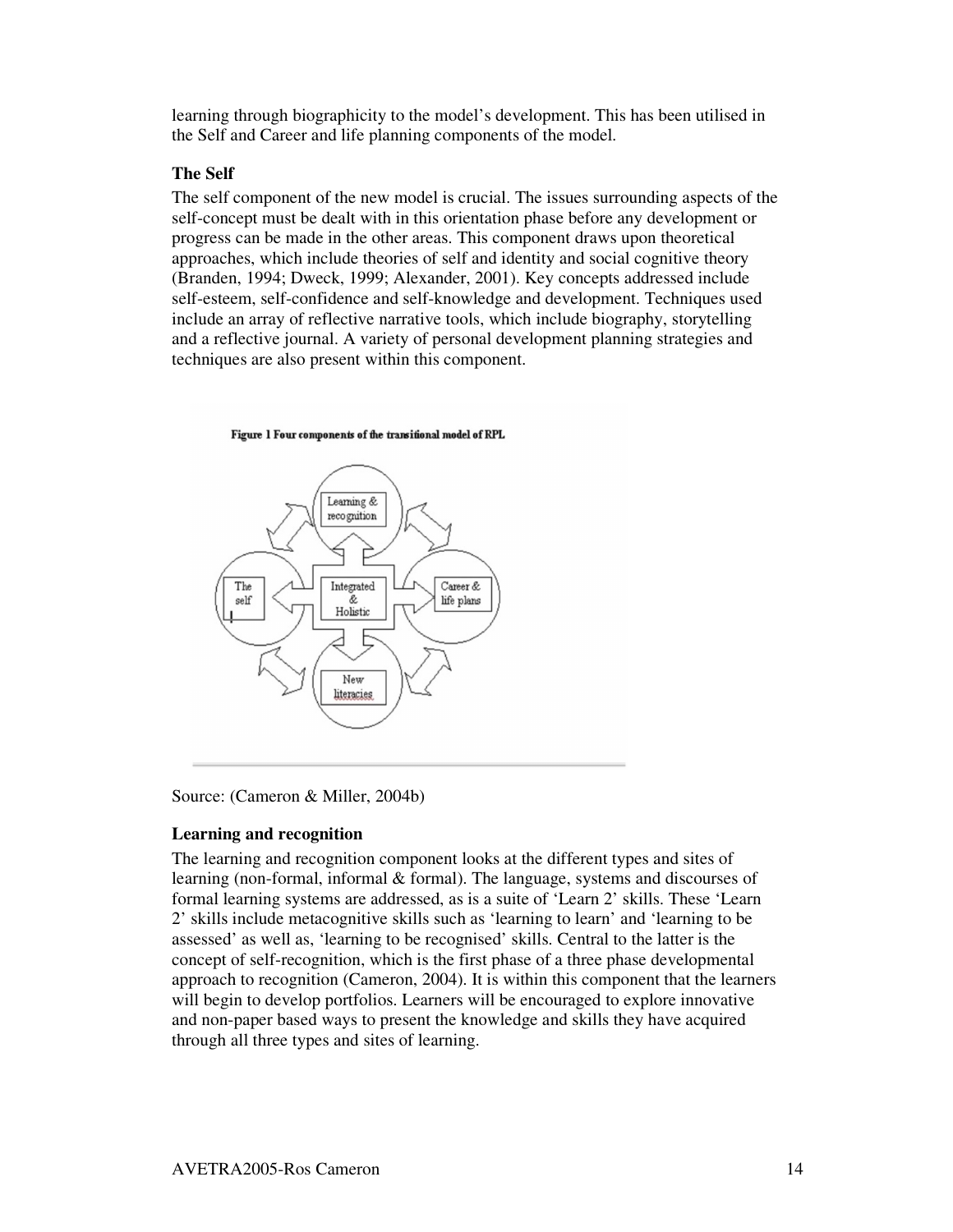## **Career and life planning**

The third component, career and life planning involves aspects of career guidance and development theories. Key concepts within this component are 'learner identities' (Whittaker and Mayes, 2001), learning trajectories (Gorard, Reeves, Fevre and Furlong 1997), 'possible selves' (Cross and Markus, 1991) and life course patterns (Merriam and Clark, 1991). Exploration of these concepts results in comprehensive career and life plans which is complimentary to the development of the portfolio.

## **New literacies**

The last component, new literacies is based on research involving the 'new world of work' (Falk, 2002), the concept of the 'digital divide' and contemporary research into conceptions of literacy for the new millennium (Lonsdale and McCurry, 2004). Learners are exposed to macro-level concepts associated with the 'old' and 'new' economies. This includes a 'sociocultural' approach to literacy which values less dominant literacies and views literacy practice as contextualised and multiple. Learners develop research and information literacy skills for the new knowledge economy. Depending on access to resources, available time and existing information literacy skills, the learners will develop e-portfolios.

#### **Conclusions**

The research described in this paper compliments existing research and literature on what types of training will best suit mature age learners, especially those experiencing periods of transition and the disadvantages associated with states of unemployment. Levels of formal educational attainment are relatively low for this group and the financial constraints imposed by unemployment compound barriers for re-engagement. For mature age job seekers their immediate training needs are related to issues of personal development, peer support, self esteem and self confidence, and job search related assistance followed by career guidance and basic computing. Approaches to re-engagement need to attend to these issues so that mature age learner needs are met and they are encouraged to be self directed and empowered to make informed decisions about their further learning needs and choices. Formal learning experiences need to be learner centred, flexible and relevant. This paper has argued that the Transitional model of RPL presented offers an innovative approach to assisting mature age learners re-engage with formal learning. This model incorporates several approaches to adult learning. The paper focused upon the contribution of biographical learning as a theoretical perspective, which encourages biographical competency. This approach attends to the issues identified in the research, which relates to the needs of mature age jobseekers. The issues around self concept, self recognition, negative perceptions surrounding ageism and employability, and identity during periods of transition. Reframing RPL in terms of levels of recognition also has benefits for mature age learners and workers. It may be argued further that biographical competency is an ability that should be addressed for all potential and current learners. It is a crucial capability for successful navigation in post modern times.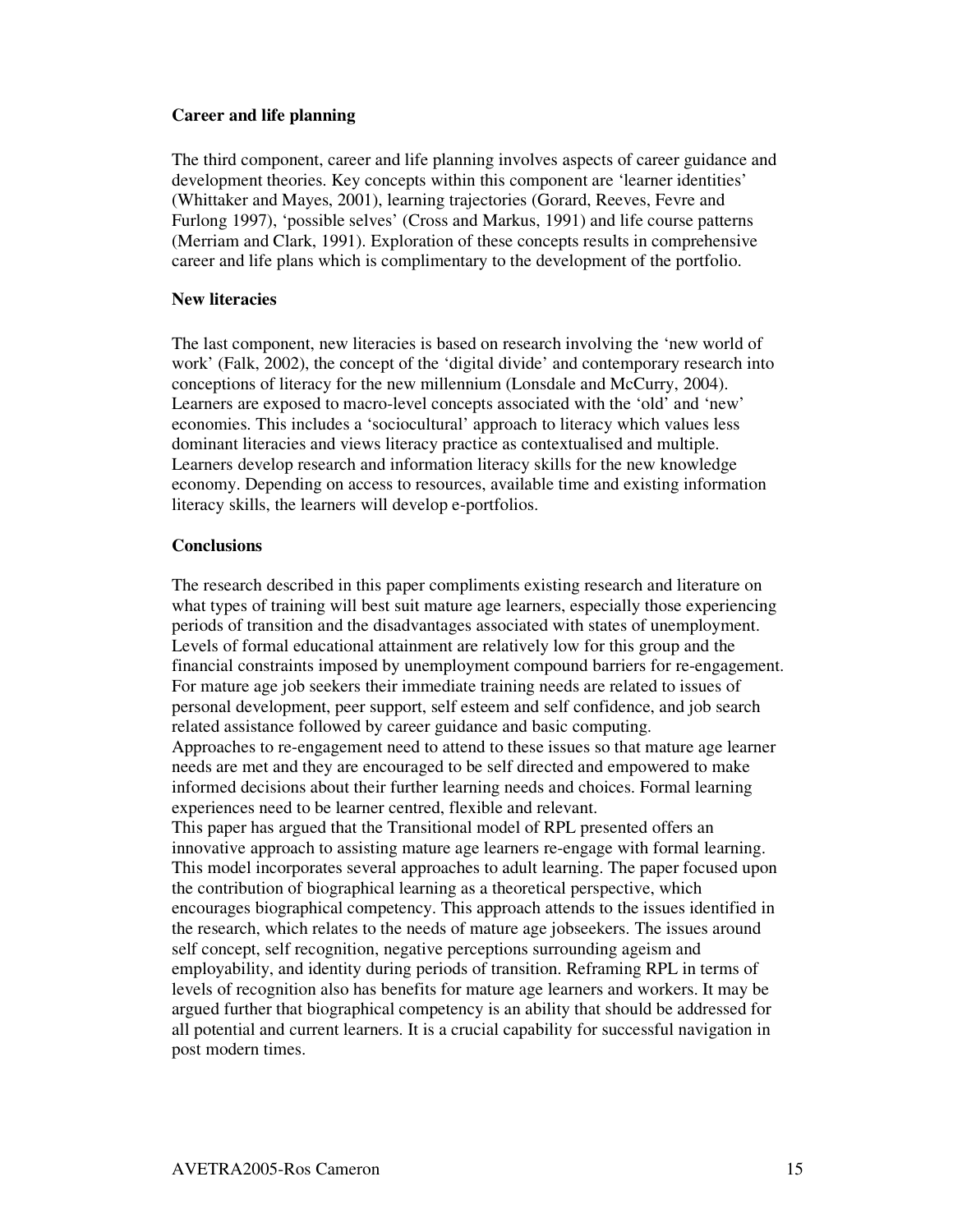## **References**

Alheit, P (1992) The biological approach to adult education in W Mader (Ed) *Adult education in the republic of Germany: scholarly approaches and professional practice,* University of British Columbia, Vancouver, p. 186-221.

Alheit, P (1994) The biological question as a challenge to adult education in *International Review of Education,* 40 93-5), p. 283-298

Alheit, P (2002) ''The double face' of lifelong learning: Two analytical perspectives on a 'silent revolution'' in *Studies in the Education of Adults,* Vol. 34,No. 1, p. 3-22.

ANTA (2003) *Increasing the vocational education and training participation and achievement of mature age workers. Ideas for action.* http://www.anta.gov.au/matureIdeas.asp Accessed 21/11/03.

ANTA (2003) *Shaping our future. Australia's national strategy for vocational education and training 2004-2010*, Brisbane, ANTA.

Boud, D. (1989). Some competing traditions in experiential learning. In S.W. Weil & I. McGill (Eds.), *Making Sense of Experiential Learning. Diversity in Theory and Practice* (pp. 38-49). The Society for Research into Higher Education & Open University Press.

Cameron, R (2004) *RPL and Mature Age Jobseekers,* ALA, Canberra.

Cameron, R & Miller, P (2004a). Recipes for recognition and lifelong learning: Community based approaches to fostering learning transitions. Presented at *Making Connections: Transition to University,* 26-28 September, Carseldine Brisbane, QUT.

Cameron, R & Miller, P (2004b). A transitional model of recognition, *International Conference on Post Compulsory Education and Training*, Centre for Learning Research, Griffith University, Surfers Paradise, December.

Candy, P. (1991). *Self-Direction for lifelong learning: A comprehensive guide to theory and practice.* San Francisco: Jossey-Bass.

Chappell, C, Hawke, G, Rhodes, C & Solomon, N (2003) *Major research program for older workers Stage 1 – The Conceptual Framework ,*OVAL Research, University of Technology, Sydney. http://www.oval.uts.edu.au/papersd1/olderworkers.pdf

Cross, S., & Markus, H. (1991) Possible selves across the life span. *Human Development, 34,* 230-255.

DEST (2003) *Adult Learning in Australia a consultation paper. You Can Too.* http://www.dest.gov.au/research/publications/nov03/you\_can\_too.htm Accessed 12/1/04.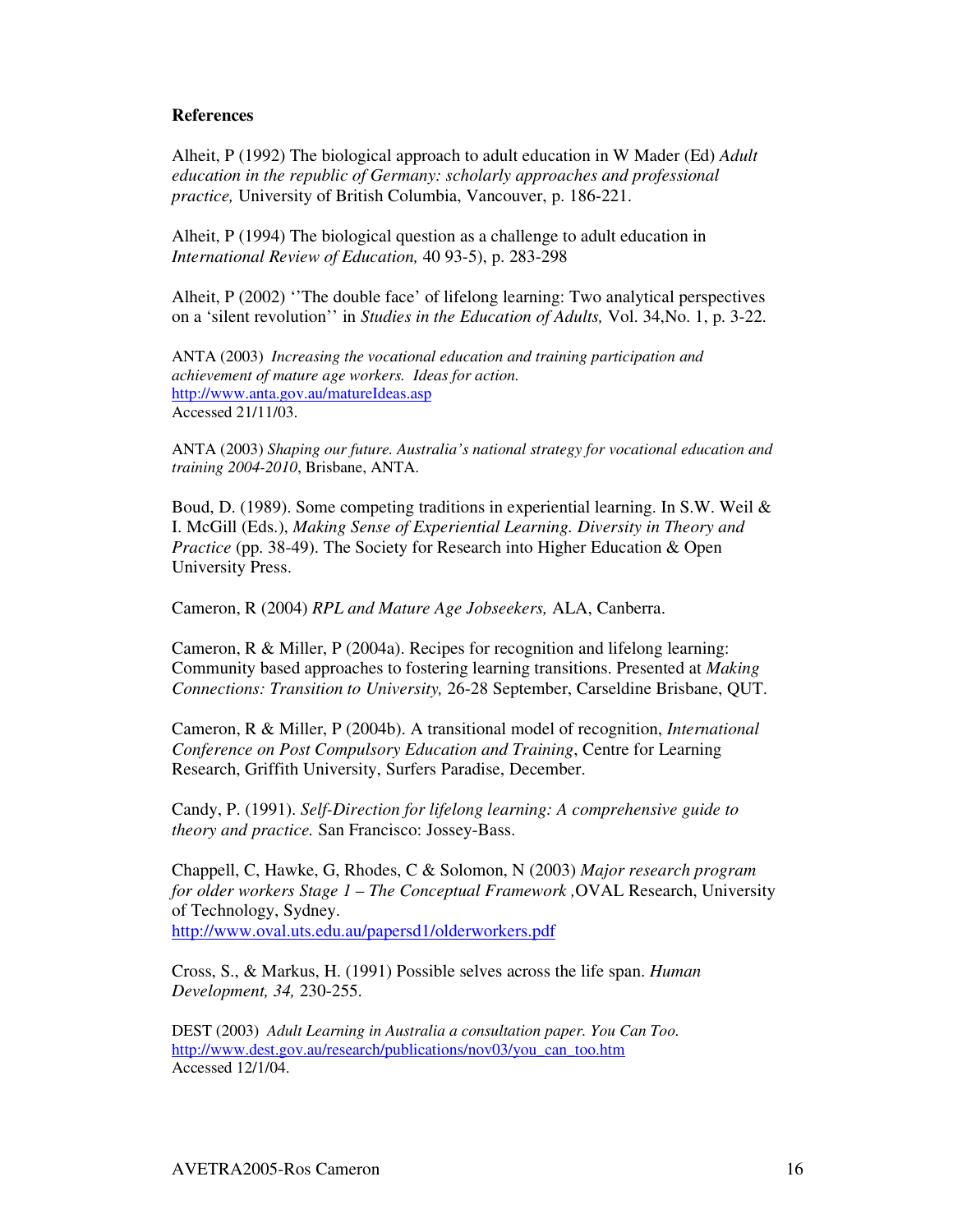Dweck, C. (1999). *Self-Theories: their role in motivation, personality, and development.* Lillington, NC: Taylor & Francis.

Falk, I. (2002). The new world of work: Implications for literacy and numeracy. Discussion paper prepared by Adult Literacy and Numeracy, Australian Research Consortium (Tasmania) for the ALNARC National Research Program 2001-2002, University of Tasmania, Launceston, pp. 1-12.

Fenwick, T. (2004). Rethinking processes of adult learning. Retrieved July 1, 2004, from:

http://www.ualberta.ca/~tfenwick/ext/pubs/print/adultlearning.htm

Gelade, S, Catts, R & Gerber, R (2003) *Securing Success: Good practice in training people aged 45 and over who are disadvantaged in the labour market,* The Workplace Education Research Consortium-University of New England for DEST. http://www.dest.gov.au/train/train\_pub.htm Accessed 15/05/03.

Golding, B & Volkoff, V (1998) 'Measuring disadvantage through outcomes: some issues'in *Gender Matters,* Spring, p. 3-4.

Gorard, S.,Rees, G., Fevre, R., & Furlong, J. (1997) Learning trajectories: predicting patterns of adult education and training. In P. Armstrong, N. Miller & M. Zukas (Eds.), *Crossing borders breaking boundaries,* 27 th Annual SCUTREA Conference Proceedings (pp. 187-194). Birbeck College: University of London.

Hake, B. (1999). Lifelong learning in late modernity: The challenges to society, organisations and individuals. *Adult Education Quarterly, 49*(2), 79-90.

Keys Young (2000) *Older workers and education and training: quantitative data on unemployment, training and participation,* BVET, Sydney.

Kolb, D. (1984). *Experiential learning: Experience as the Source of Learning and Development.* New Jersey: Prentice Hall.

Lonsdale, M., & McCurry, D. (2004). *Literacy in the New Millennium.* Retrieved June 30, 2004, from National Centre for Vocational and Educational Research Web site: http://www.ncver.edu.au/publications/1490.html.

MCEETYA (1999) Ministerial Declaration on Adult Community Education http://www.curriculum.edu.au/mceetya/public/ace\_declaration.htm Accessed 6/01/2003.

Merriam, S., & Clark, M. (1991). *Lifelines: Patterns of Work, Love, and Learning in Adulthood.* San Francisco: Jossey-Bass.

Mezirow, J (1978) Perspective transformation, in *Adult Education*, Vol. XXVII, No. 2, p. 100-110.